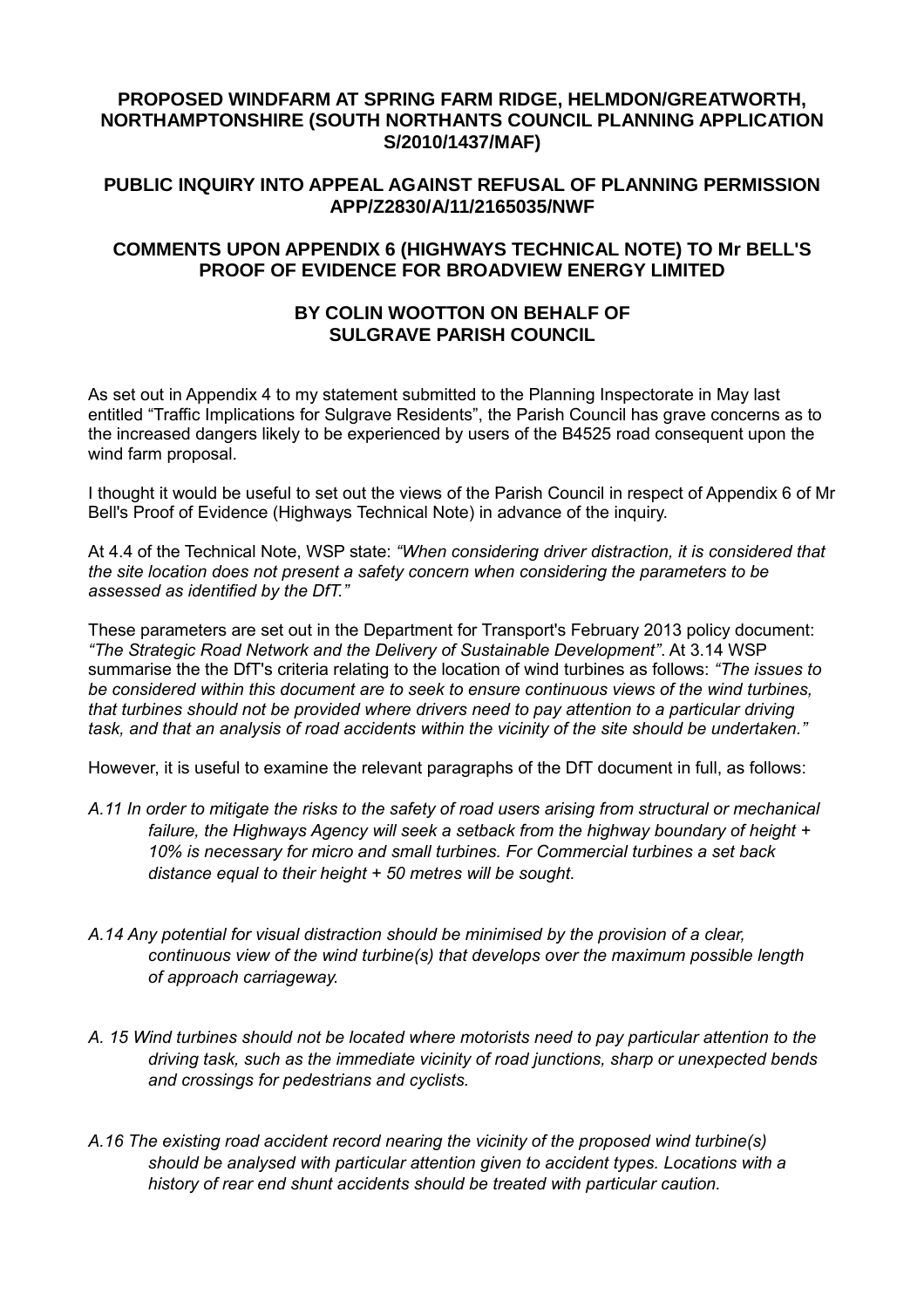Considering these paragraphs in turn:

### **A.11. Setback from Highway Boundary.**

DfT policy is to seek a setback from the highway boundary of height + 50 metres. In the case of the turbines proposed for Spring Farm Ridge, this setback can be calculated as 175 metres. Turbine No 1 fails to meet this criterion since it would be no more than 160 metres from the highway boundary. It should be noted that this turbine would also be no more than 84.2m from footpath AN9, that is, well under fall over distance. (See Mr Hall's Proof of Evidence in respect of Public Rights of Way).

#### **A.14. Clear, continuous view of wind turbines.**

At Paragraph 3.15 of the WSP Appendix, it states: *"In the context of views of the site, drivers will have sight of the turbines from both directions. It is considered that wind farms are not an unusual sight within the landscape and that drivers would not be distracted by their presence. Clearly the Highways Agency does not preclude them from locations adjacent to motorways where there are far higher levels of vehicular traffic travelling at far higher speeds.* This is not a careful assessment of the situation as it exists on B4525 near to the proposed windfarm site but rather a very vague dismissal of any distraction ever being caused by wind turbines anywhere. This is clearly not the case, as set out by the recent DfT policy quoted above, there are places where wind turbines should simply not be located. There is no reference in the WSP Appendix to the unknown author having driven along the B4525.The reality is that when driving alongside the site there would be sudden views of turbines and their moving blades through gaps in tall hedgerows and they will be very close to the road. The statement that the Highways Agency does not object to them alongside motorways with traffic travelling much faster is irrelevant because their visibility on such roads is likely to be more continuous and unlikely to surprise. In the context of comparisons between wind turbines alongside motorways and minor rural roads it is worth noting that in the year 2010, 60.4% of road accident fatalities occurred on rural roads against 6.5% on motorways, the remainder being in urban areas (2011 Report on Rural Road Safety by the Royal Society for the Prevention of Accidents).

# **A. 15. Particular Attention to the Driving Task.**

The B4525 is a direct link between the M40 at Banbury and the A43 at Syresham and therefore constitutes a much used short cut. It carries a lethal mixture of heavy goods vehicles, cars frequently travelling well above the speed limit despite two speed cameras in its relatively short length, large agricultural vehicles and occasional cyclists, horse riders and pedestrians. Many drivers clearly fail to moderate their speeds after leaving either of the two fast roads which it links. The B4525 is substandard in vertical and horizontal alignment with many known danger points, especially at road junctions with poor visibility and crossing points for horse riders and pedestrians. Roadside verges are narrow and carriageway edges often precipitous. The effective width is therefore less than at first apparent. A good deal of concentration is necessary to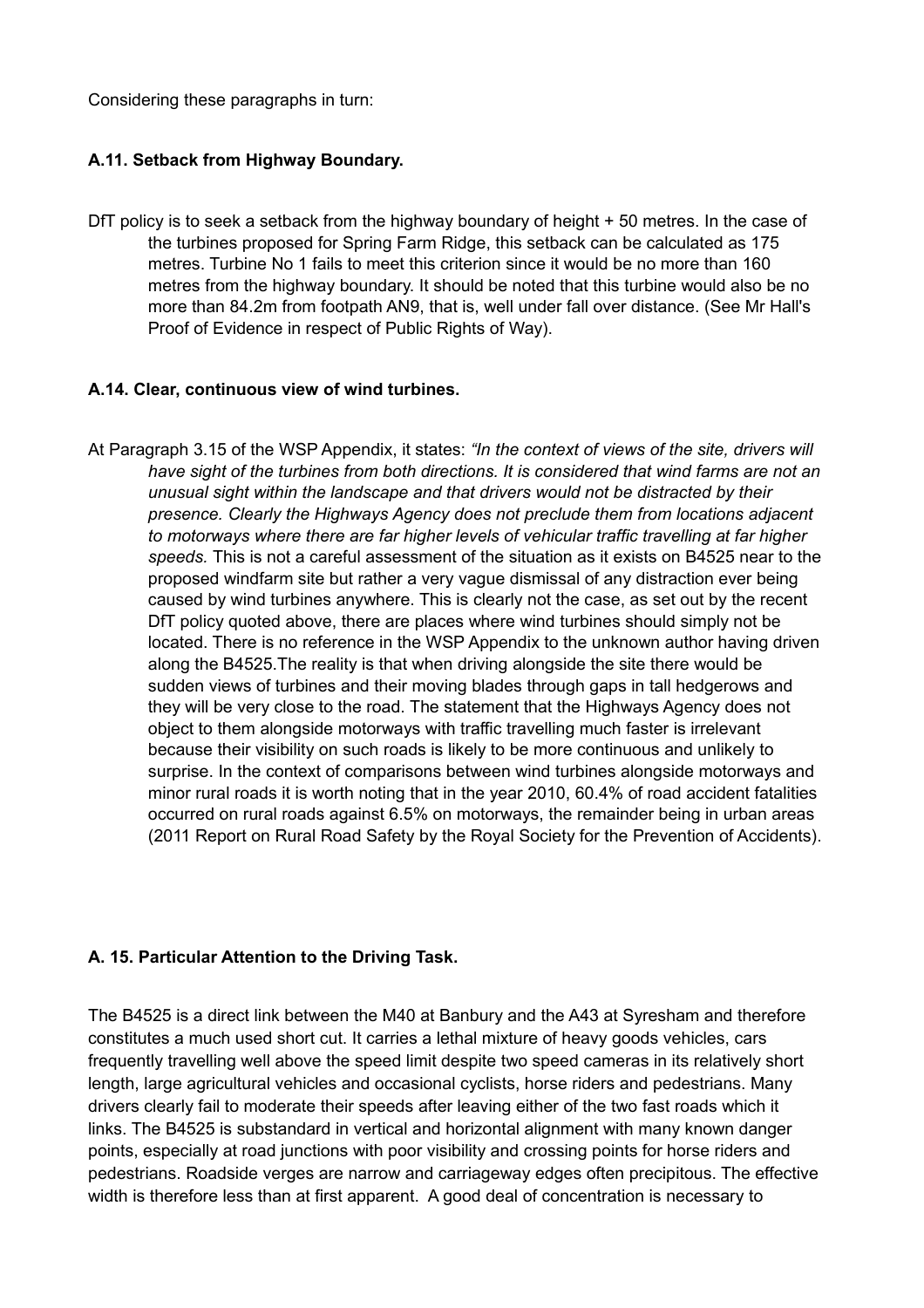negotiate it without mishap and the presence of a row of tall randomly moving objects close to it could cause a potentially disastrous lapse in attention. This is very clearly a situation in which: *"...wind turbines should not be located where motorists need to pay particular attention to the driving task, such as the immediate vicinity of road junctions, sharp or unexpected bends and crossings for pedestrians and cyclists."*

# A.16. Road Accident Records

The WSP Appendix makes reference to the *"Red Route Study"* undertaken by the local highway authority, Northamptonshire County Council. The study identifies and reviews the accidents that have occurred along the B4525 between its junction with A422 to the west and the village of Crowfield to the east between 2009 and 2012. The report is not attached to the WSP Appendix but various general references are made to it. I would comment on these as follows:

WSP *"The study considers that the number of accidents that have occurred along this section of road is above the national average for the this type of road."* The full statement on this in the Red oute Report reads "*The accident severity ratio for the study length is 52.94% which is above the national average of 18.63% for Rural roads (Non A Rural roads) (Road Casualties Great Britain 2009)."*

WSP "..whilst it is evident that there has been a higher than average number of accidents along *this route as a whole, there are no specific locations or junctions that would be considered an accident problem or 'black spot'. Clearly if this was the case then remedial measures would have been proposed."* This statement indicates the author's failure to grasp the significance of the distribution of the recorded accidents in assessing the potential for driver distraction. It is simply not a question of remedial measures at one or two locations but rather the character of the road in the vicinity of the site. Indeed, the Red Route Report concludes that: "*.... there are no perceived engineering improvements that can be made along this study route"* indicating that there is no way of mitigating the potential driver distraction clearly inherent in the windfarm proposal.

WSP *"...whilst there are a number of side road junctions or accesses along this stretch of the B4525, the accident records do not highlight a safety issue which might otherwise by exacerbated by the presence of the windfarm."* On the contrary, I think that the unusually high number of accidents at the locations closest to the site indicates that the section of B4525 alongside the windfarm site comes into the Highways Agency definition of a situation where "*... turbines should not be provided where drivers need to pay attention to a particular driving task."* I therefore attach at Appendix 1, the Red Route Report, at Appendix 2 an extract from the map in the Report showing the accident locations closest to the site and at Appendix 3 an extract from the report describing the relevant accidents with comments thereon.

The Red Route Report covers the period July 1<sup>st</sup> 2009 to July 1<sup>st</sup> 2012. Northamptonshire County Council has supplied more recent accident statistics for the period  $1<sup>st</sup>$  October 2012 to  $30<sup>th</sup>$  June 2013. One of these accidents was rated serious and another led to a fatality.

I have noted the location of 5 of these further accidents on the map in Appendix 2 with descriptions of the accidents at Appendix 4.

The documents supplied by the County Council containing these statistics are attached at Appendices 5 and 6.